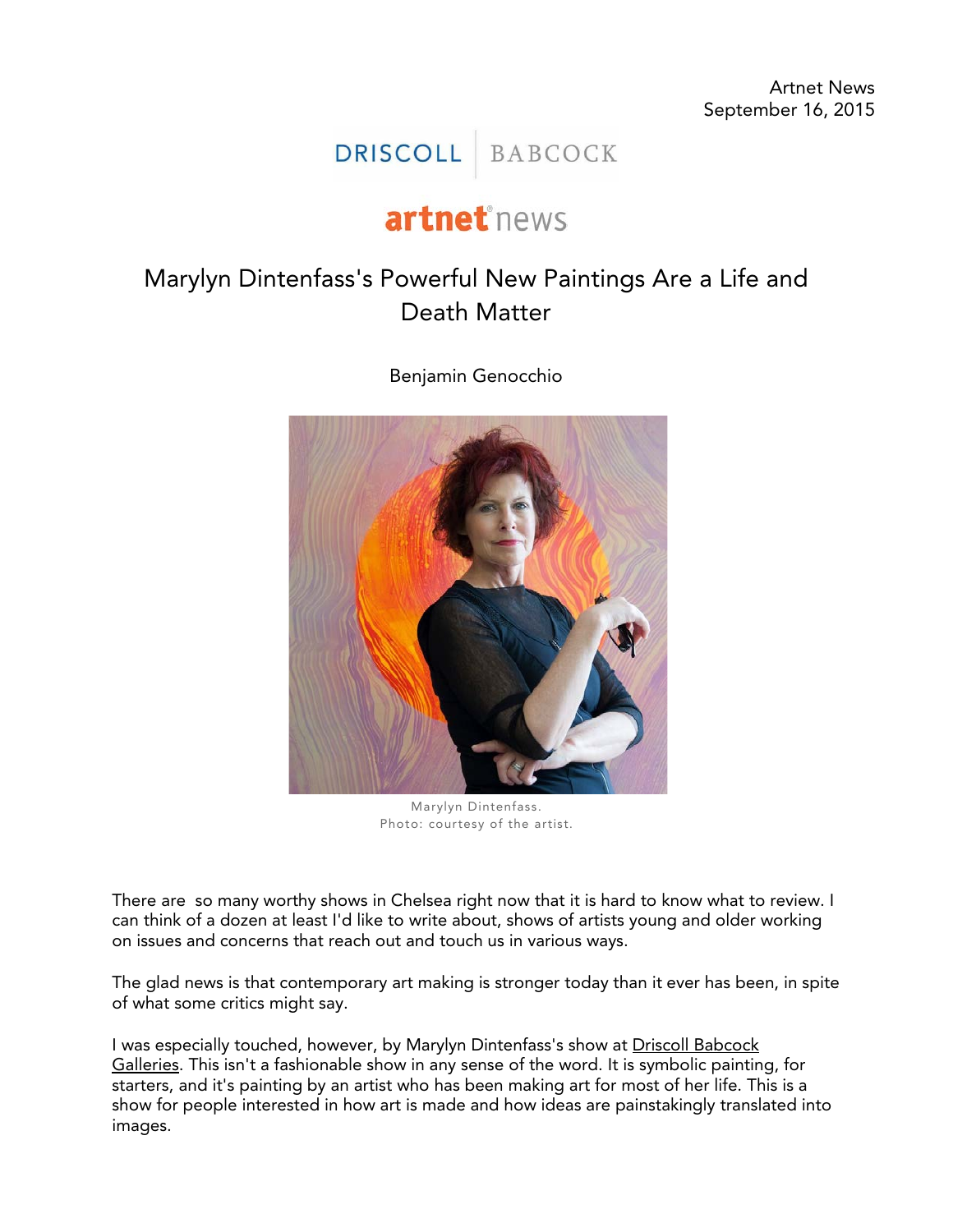The advantage of that experience is obvious. It allows the artist a certain freedom to experiment with materials, like interference paint (a commercial-grade pigment creating iridescent qualities that also enables subtle variation and manipulation of a painted surface), but also the distance to stand back from her art, and herself, and connect with larger, mysterious forces that swirl within and around us. This is a show about mortality, a show of circular symbols which are, to me, a thinly veiled reference to life cycles.

The show is comprised of a dozen 77-inch square paintings, all of which depict circles in some shape or form. They are variously reminiscent of the iris of an eye, an oculus, a distant planet seen through a telescope, an archery target, or a nipple. In each case, however, a sense of swirling movement defined through color surrounds and off-sets a solid central circle.

Dintenfass wants to have a conversation about perspective, that much is clear. In spite of the apparent repetition of imagery, each picture provides a different visceral and visual experience. Partly, it is the varied color scheme and partly because your eye darts between multiple levels within the paintings, drawing you in at various depths depending on the finish. Much like the qualities of the interference paint, which the artist uses, you're seeing nothing and everything simultaneously. These paintings are, in this formal sense, all about the meditative quality of color, how it vibrates and how revealing and concealing can impact our perspective.



Marylyn Dintenfass at Driscoll Babcock. Photo: courtesy of the artist.

But I think to treat these paintings as a purely formal exercise is limiting to their raw emotional impact and appeal. Each one is a life cycle, a circle of life, with its ebbs and flows, its ups and downs, its highs and lows and its eventual disappearance into nothingness. You can see this clearly in those works which look and feel very molecular, with undulating swirls that are almost liquid in design, and others that resemble the grain that's found on the surface of wood.

Painting, here, is a visceral, organic, life and death matter. Rarely does visual beauty pack such a serious existential punch.